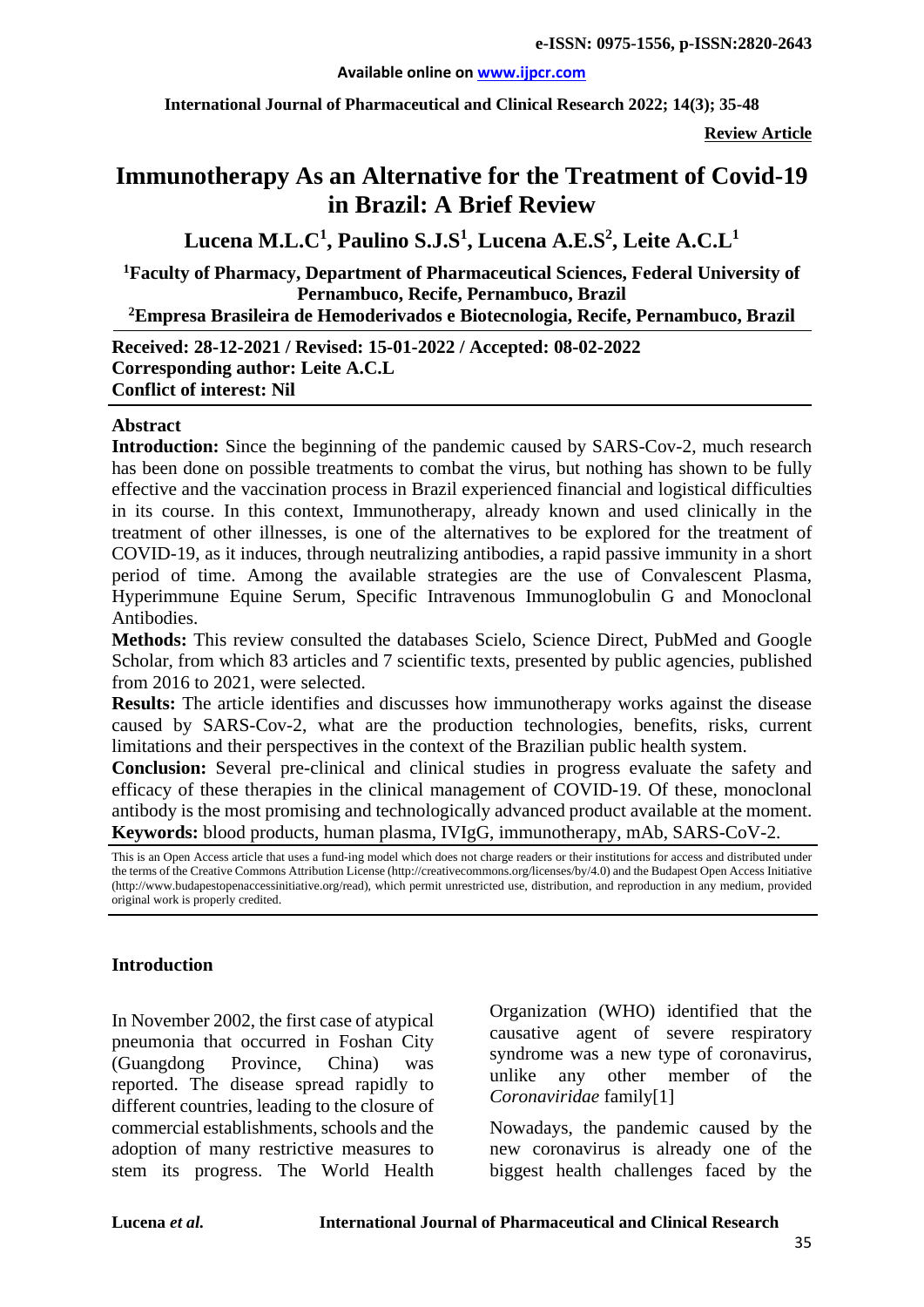world in this century<sup>2</sup>. WHO recently declared South America as the new epicenter of the COVID-19 pandemic and Brazil has become one of the most affected countries, with a total of tens of millions of recorded cases so far[3]. While the vaccination process in the country still in progress, therapeutic strategies have been proposed as alternative treatment to patients affected by COVID-19, such as studies for the redirection of antiviral and anti-inflammatory drugs[4]. However, until now there is no drug capable of controlling the proliferation of the virus and the treatment of patients with COVID-19 is based on the control and relief of signs and symptoms[5].

In this context, Immunotherapy is one of the alternatives to be explored for the treatment of covid-19 by inducing, through neutralizing antibodies, a fast immunity, passively, in a short period of time[6,7].

In SARS-CoV-2 infection, neutralizing antibodies work by blocking the entry of the infectious agent into the host cell, as the antigen-antibody complex prevents the virus's "S" (or "spike") protein from binding to the angiotensin converting enzyme's (ACE-2) receptor and the fusion of viral and cell membranes occurs[8,9]. In addition, antibodies also play antiinflammatory action and are able to activate other body defense factors such as procoagulant or antifibrinolytic factors[10,11]. Within this proposal, the main therapeutic strategies are the use of convalescent plasma, hyperimmune equine serum, intravenous immunoglobulin G and monoclonal antibodies. This review aims to identify how immunotherapy works against COVID-19, discuss production technologies, benefits, risks, current limitations and what are their perspectives in the context of the Brazilian public health system.

# **Methodology:**

This is a literature review that used the databases Scielo, Science Direct, PubMed

and Google Scholar, from which 83 articles and 7 scientific texts were selected and presented by public agencies, published from 2016 to 2021. In the research of the articles the descriptors COVID-19, SARS-CoV-2, immunotherapy, convalescent plasma, anti-SARS-CoV-2 intravenous immunoglobulin G, monoclonal anti-SARS-CoV-2 antibody, IgG purification were used.

## **Results and discussion:**

**Convalescent Plasma:** Convalescent plasma can be defined as the liquid part of the antibody-rich blood of a cured or recovering patient of a disease of interest and can therefore be used as a therapeutic product after processing[12]. There are records of the use of convalescent plasma as a therapeutic alternative since the Spanish flu pandemic, between 1917 and 1919; in addition to other contagious respiratory diseases that do not have a specific treatment, following the recommendation of the World Health Organization<sup>[13]</sup>.

To obtain convalescent plasma from individuals recovered from COVID-19, the donor's whole blood is collected in the blood center and the plasma component is separated, using the physical principle of centrifugation. After processing, the convalescent plasma is then transfused to the patient affected with the disease. The collection can also be done by plasma apheresis, a procedure in which a blood component is separated and removed from the organism through the use of automated equipment and immediately transfused to the receptor. With apheresis it is possible to obtain up to 800 mL of plasma from a single donation. This method helps to preserve the natural activity of the plasma and allows for a selective collection of the blood fraction[14,15,16].

**Hyperimmune Equine Serum:** Hyperimmune serum is an IgG-type immunoglobulin concentrate derived from the blood plasma of horses and used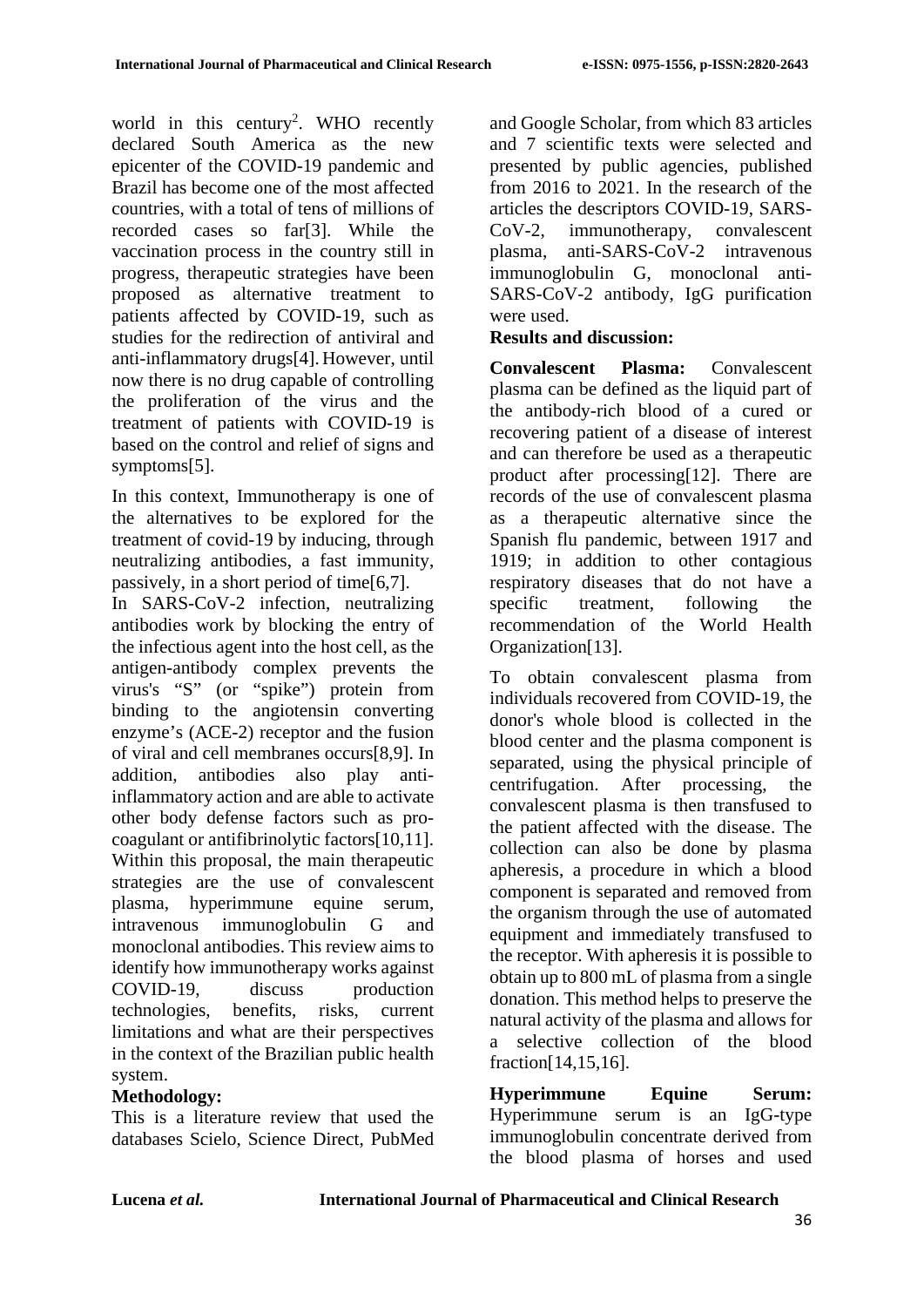therapeutically to neutralize viral antigens[17].

Serotherapy has historically been used to treat diseases such as tetanus, venomous animal accidents, and prophylactically in cases involving rabies virus-carrying animals[18,19]. Since the early years of this century, there have been studies that relate the use of hyperimmune serum to the treatment of viruses caused by the *Coronaviridae* family[20].

The production process takes place initially by inoculating the antigen in the horse. After the time necessary for the development of immunity, the animal's blood is collected, coagulated and centrifuged, in order to obtain plasma serum. This serum should undergo a treatment with fractionation steps, which involve protein precipitation by ammonia salts (salting out phenomenon) and digestion, in which pepsin is added to remove the Fc fraction of antibodies; as well as steps to reduce and inactivate the viral load, which may be by incubation at acidic pH and a final stage of sterilizing filtration, resulting in a biological product for intramuscular application[21,22,23].

**Specific Intravenous Immunoglobulin G (IVIgG)**: Intravenous Immunoglobulin G (IVIgG) is a finished pharmaceutical product consisting of a G immunoglobulin concentrate isolated and purified from the plasma of healthy donors with high titer of specific antibodies against a particular pathogen[8].

IVIgG is used in the treatment of autoimmune diseases, primary and secondary immunodeficiencies. inflammatory and neuroimmune disorders, as well as in cases of sequelae related to infections[8].

In order to produce intravenous immunoglobulin G, the hemoderivatives industry collects plasma bags from blood centers and, from a pool, initiates the process of plasma fractionation by cold ethanol, cryoprecipitation or precipitation by polyethylene glycol (PEG). For the reduction and inactivation of the viral load, the fractionated plasma pool goes through the incubation steps in acidic pH, solvent/detergent treatment (0.3% tri-nbutyl phosphate and 1% polysorbate 80 to 37 °C) and pasteurization. Ion exchange chromatography or ultrafiltration can be used to purify the product. Finally, sterilizing filtration is performed[24,25].

**Monoclonal Antibody (mAb)**: Monoclonal antibodies are selective antibodies to a specific viral antigen and are named because they are produced from a single clone of B lymphocytes[26]. They are biological products with high specificity and can have effector functions modulating different effects in the organism, depending on the pathogen[27]. The development of technologies capable of isolating and cloning antibodies has made it possible to expand its therapeutic use in the fields of oncology and autoimmune diseases[28]. Its production is made from mammalian cells, traditionally Chinese Hamster Ovary cells (CHO), prepared in the laboratory to express antibodies. These cells are grown in bioreactors for one or two weeks until the desired amount of antibodies produced by CHO cells is reached. Subsequently, the purification process of these antibodies, which can use centrifugation, filtration, affinity chromatography, or ion exchange, is initiated; followed by viral inactivation steps[29,30]. Monoclonal antibodies directed to different pathogens can be combined to achieve synergistic or additive effects and thus expand the possibilities of use[31,32]. Currently many preclinical and clinical studies are underway to evaluate treatments with monoclonal antibodies against hard-to-treat diseases such as AIDS, Ebola and COVID-19[33].

**Immunotherapy and Vaccine:**  Immunotherapy consists in the administration of antibodies against a given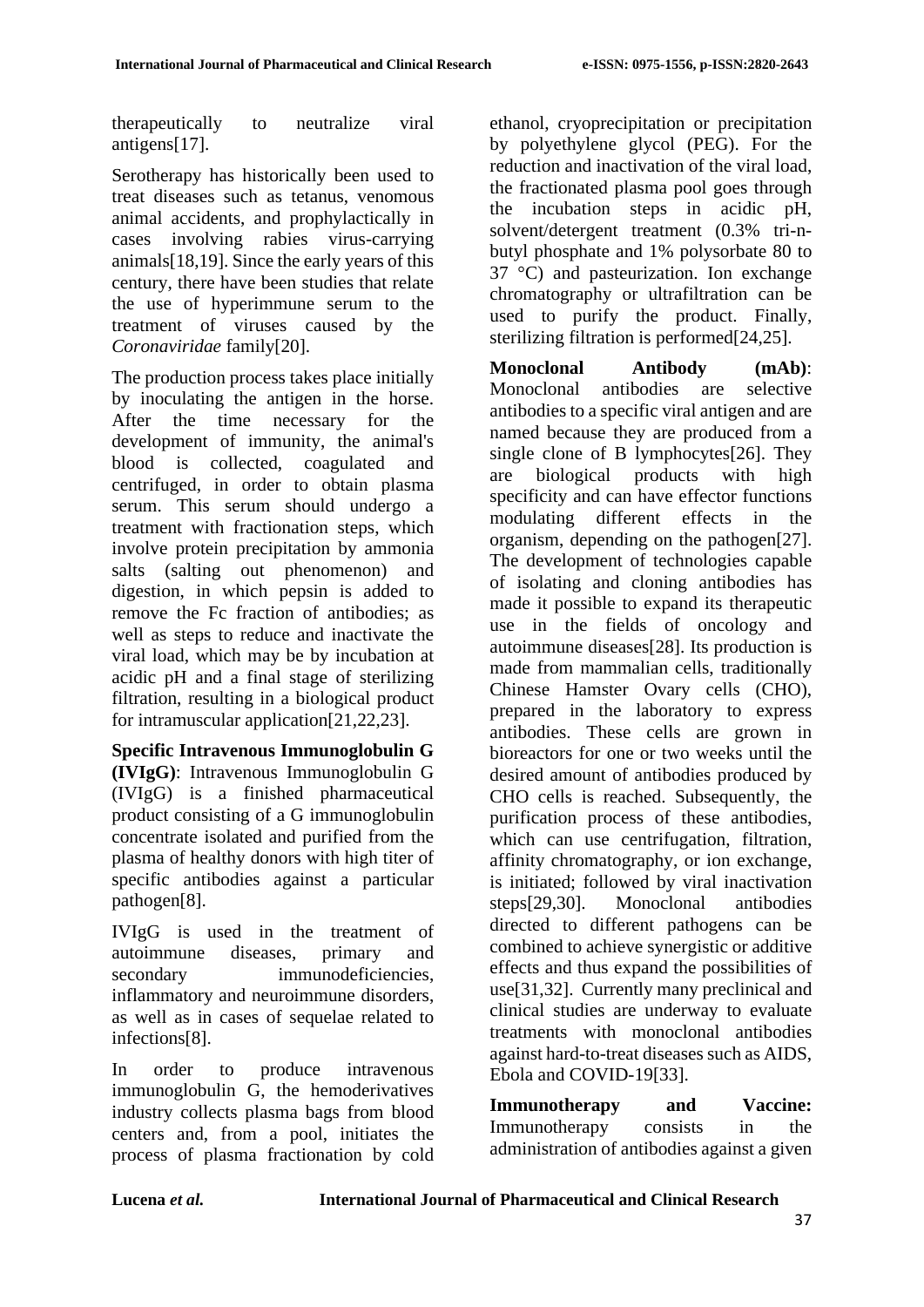antigen, conferring a passive immunity. On the other hand, vaccination provides an active immunization, which takes time, depending on each organism, to fully develop[34]. For this reason, immunotherapy can be considered as a means of providing immediate immunity to people susceptible to a particular disease. A general principle of passive antibody therapy is that it is more effective when used for prophylaxis than for disease treatment. When used for therapy, the antibody is most effective when administered shortly after the onset of symptoms[35].

**Convalescent Plasma as the First Immunotherapeutic Strategy Against Covid-19:** Historically, convalescent plasma is used as a therapeutic or prophylactic strategy in cases where there is no specific treatment for a disease, as it may be available once a minimum number of recovered patients who are fit to be plasma donors containing antibodies is reached[36]. Its use dates back to 1890, when a pool containing polyclonal antibodies was first used to protect against bacterial toxins before the introduction of antimicrobials[37]. This therapy was successful during epidemics of the H1N1[38] and Ebola[39] viruses, in which the group of patients in whom convalescent plasma was administered achieved a reduction in mortality levels; and MERS-CoV, the causative agent of the Middle East Respiratory Syndrome, in which researchers began to track specific antibodies in convalescent plasma, using ELISA immunoenzymatic test, in an attempt to prove the effectiveness of this immunotherapy[40].

Regarding the use of Convalescent Plasma in the treatment of COVID-19, studies evaluated an improvement in the clinical status of patients affected by SARS-Cov-2 virus[41,42,43], however, the small number of the analyzed sample and the lack of a control group make necessary new randomized clinical trials, well delineated, with a more significant "n" of participants; to be sure of the validity and effectiveness of the method[44]. A study by Ferrari *et al.* also suggests that patients with COVID-19 who had hematological disorders and were immune depressed due to chemotherapy, showed a good tolerance to treatment with convalescent plasma and that this therapy contributed to their clinical improvement[45]. The protocol used in clinical studies consists of the administration of one or two units of convalescent plasma, depending on the body mass index, with volume of about 200 mL, during 1 hour of transfusion[46]. It is recommended that the timeliest administration period is in the first 7 days; there is a good efficacy within 14 days and is no longer indicated beyond three weeks after the onset of the disease. It is important that therapy is performed during the viral replication stage[47].

Although its efficacy and safety have not yet been fully proven, treatment with Convalescent Plasma may be a valid option in the treatment and / or prophylaxis of various infectious diseases, both in association with other preventive measures, and as the only therapy when a specific treatment is not available[48,49]. This explains the fact that it was one of the first treatments used against COVID-19. It does not usually cause significant adverse effects, but some patients reported shivering and low fever after transfusion[50]. In rare cases, there may be phlebitis, generalized jaundice and anaphylaxis[51]. Focosi suggests that a convalescent plasma unit may contain different soluble factors from which benefits can be expected, such as antiinflammatory cytokines or, in ABOcompatible units, anti-A isoagglutinins, which apparently inhibit the entry of SARS-Cov-2 in the human cell[52]. Its main limitation is the low number of donors with high antibody titers available[53]. As a disadvantage, it is possible to cite shortterm protection, according to the time that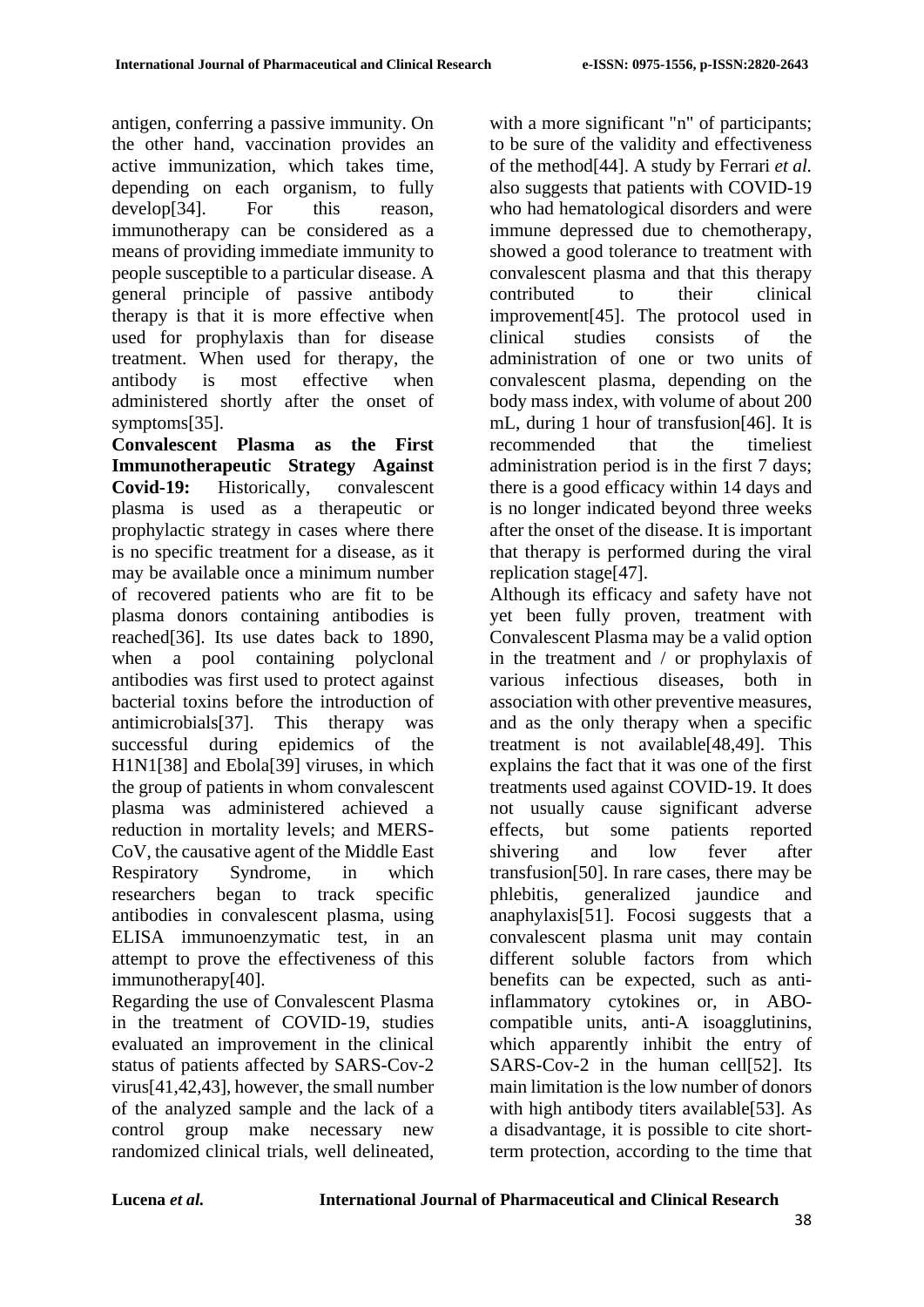antibodies remain circulating in the bloodstream[54] and the lack of standardization, since it is not based on a standardized product, given that plasma samples are not grouped and used individually[33]. Finally, there are noninfectious risks associated with transfusion, including transfusion reactions such as acute pulmonary injury associated with transfusion, which can worsen respiratory disease in COVID-19, especially those who are already using supplemental oxygen and/or intubated[55].

**The Production of Hyperimmune Equine Serum Anti Sars-Cov-2 in Brazil**: Hyperimmune equine serum, which consists of a concentrate of heterologous polyclonal antibodies, formed by intact immunoglobulin G (IgG) molecules or with the digested Fab portion, with  $F(ab')2$ fractions[56]; has been commonly used for post prophylaxis -exposure as in the cases of tetanus, diphtheria, or rabies; and in emergencies caused by infectious diseases that can be prevented and treated by antimicrobials[57].

The first study using the hyperimmune serum of horses dates from the end of the 19th century, in which the researcher Émile Roux managed to successfully treat cases of tetanus, pneumonic and bubonic pests, but it was the Brazilian physician Vital Brazil who first demonstrated the relationship between antigenic specificity and treatment with serotherapy. Since then, this has become the established therapy against animal venom, or prophylactically in patients carrying rabies virus; where plasma or serum equine is used as a source of polyclonal antibodies[58]. In Brazil, the Vital Brazil Institute, the Butantan Institute and the Ezequiel Dias Foundation are the main centers producing hyperimmune serum<sup>[21]</sup>. Currently, a hyperimmune serum produced from the immunization of horses exposed to viral trimetric S proteins is being produced at the Vital Brazil institute, in partnership with the Federal University of Rio de Janeiro (UFRJ)[59,60].

The anti SARS-Cov-2 serum developed by Brazilian researchers so far has been shown to be effective in in vitro assays. The F(ab') 2 concentrate was able to recognize the trimeric S protein, both in the ELISA test, displaying a titer of 1:1,000,000, and in cell culture, binding specifically to infected cells. Neutralizing titers also reached high values: 1:32,000, about 100 times more than the neutralizing titers of the convalescent plasmas of three patients recovered from COVID-19, used for comparison purposes[60]. In May 2021, the Brazilian Health Surveillance Agency authorized the beginning of clinical research in humans with the anti-SARS-CoV hyperimmune serum developed by the Butantan Institute. Thus, it will be possible to produce reliable data on the safety and efficacy of the product[61] (ANVISA, 2021).

The production of heterologous polyclonal antibodies, such as hyperimmune equine serum, has been undergoing modernization processes since it was first used, in 1890, in order to increase safety for those who use it; following the guidelines of the World Health Organization (WHO) for production, control and regulation[62] (WHO, 2017). This therapy presents risks of hypersensitivity reactions and, in rare cases, anaphylactic reactions. However, the animals used as bioreactors are increasingly controlled, monitored, kept in isolation and constantly evaluated. When they began to be produced, these serums generated products that contained fractions of other animal proteins that were not IgG, favoring the manifestations of adverse reactions. Over the years, technical-scientific advances have enabled productive technologies to incorporate immunoglobulin digestion processes and new purification techniques[63]. Each manufacturer uses its own production route, but the digestion of immunoglobulins provided to be a necessary step, as it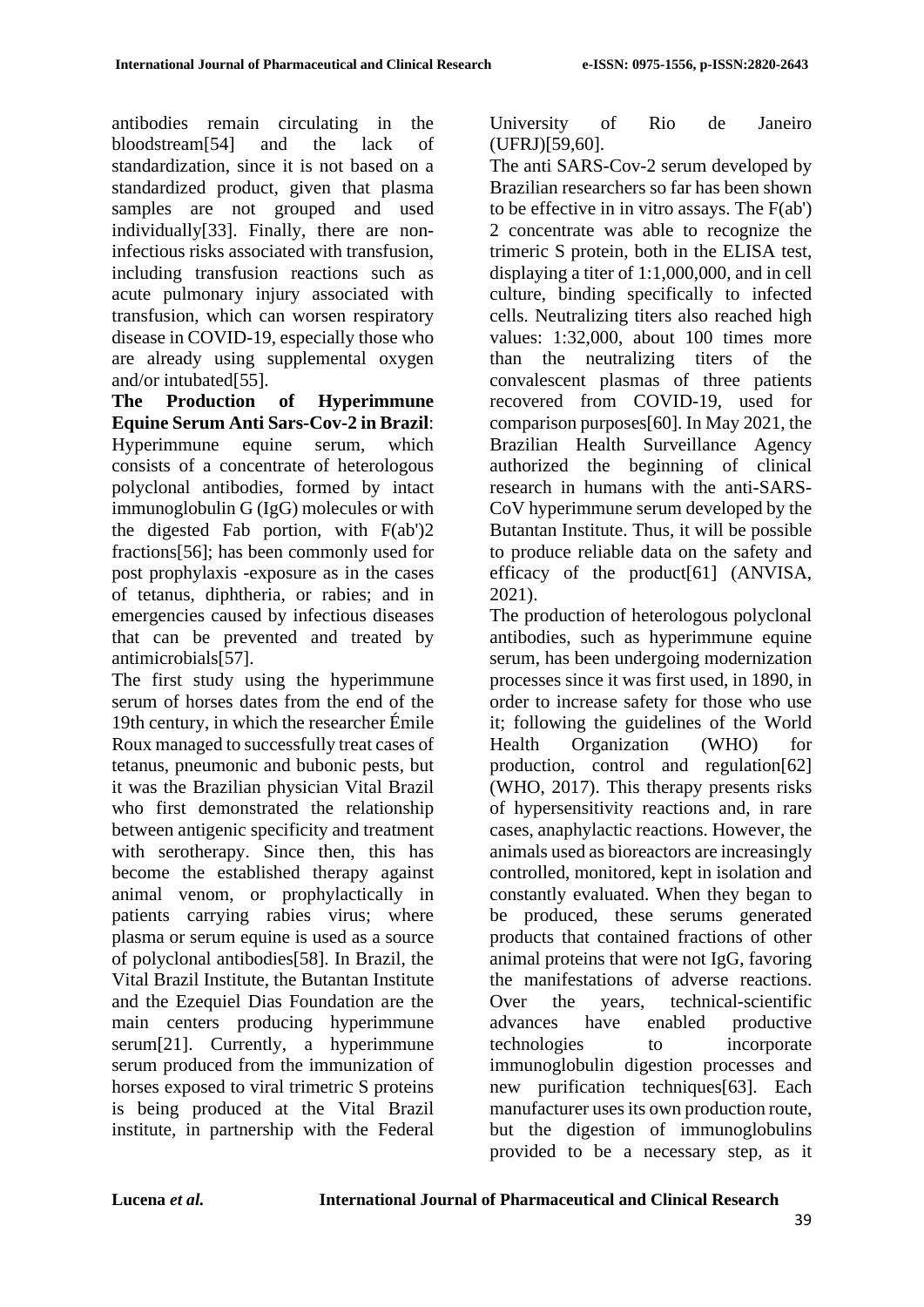promotes the removal of the Fc fraction, along with other non-specific proteins; which increases the degree of purity and decreases possible inflammatory responses of the organism, mainly reactions of the type Antibody-Dependent Enhancement (ADE), which will be discussed later in this article (Section 3.10).

**IVIgG Therapy for Covid-19 and Associated Diseases:** Characterized as a hemoderivative drug obtained from a pool of human plasma containing homologous antibodies purified by physicochemical processes, intravenous Immunoglobulin G (IVIgG) provides passive immunological protection against a wide range of pathogens and is the first line therapy for many autoimmune and inflammatory diseases[64]. Because it has a standardized concentration of neutralizing IgG's per volume, measured by viral neutralization test, it is considered of a superior quality to convalescent plasma. It is recommended that IVIgG should replace convalescent plasma in therapy as soon as it becomes available[57].

Regarding SARS-Cov-2 infection, a case study conducted in China[65] evaluated the prognosis evolution of three patients affected by COVID-19, considered in severe condition by the medical team, using high doses of intravenous immunoglobulin G: 0,3-0,4 g/kg/day for 5 days. All of them had normalization of temperature within two days of treatment and relief of respiratory symptoms within five days. However, two of these patients had concomitant use of antiviral drugs and the third, steroids; which the authors consider to be a confounding factor.

In a multicenter cohort study[66], Shao *et al.* evaluated the efficacy of IVIgG in severe COVID-19 patients admitted to a Chinese hospital. Of the 325 patients, 174 received IVIgG along with additional therapies, which included antibiotics, antivirals and corticosteroids. Comparison with the control group showed that the use of high doses of IVIgG (0.1-0.5 g kg/day/during 5-15 days) resulted in an improvement of patients in critical<br>condition<sup>66</sup> Another retrospective Another retrospective study[67] by Xie *et al.* also confirmed the therapeutic benefits of IVIgG against SARS-Cov-2 when the therapy is initiated early: the reduction of the use of mechanical ventilation, reduction of hospital stay-time and improvement of the prognosis, with faster recovery of patients[67]. Phase 2, 3 and 4 double-blind randomized Clinical Trials are registered in the United States, France, Spain, China and Ukraine (NCT04500067, NCT04411667, NCT04480424, NCT04432324, NCT04350580, NCT04400058, NCT04261426, NCT04403269) [64]. This method of analysis may provide more reliable data regarding the effectiveness of this treatment. It is important to note that immunoglobulins collected in different countries or continents may vary among themselves, as lifestyle, diet and the environment play an important role in the development of specific antibodies against the virus. Thus, it would be ideal to treat infected patients using IgG's collected in the same demographic region, to increase the chances of viral neutralization[68].

SARS-Cov-2 infection can also trigger complications such as autoimmune and inflammatory diseases, including pediatric inflammatory multisystem syndrome, Guillain-Barre syndrome, and idiopathic thrombocytopenic purpura. IVIgG therapy, since it is traditionally used for this purpose, would benefit patients with these rare pathological manifestations associated[69,70].

Compared to heterologous antibody therapy, homologous antibodies have the advantage of provoking fewer adverse reactions. However, there may be a difficulty in finding suitable donors with sufficient antibody titers for the production of IVIgG[21].

**Therapy with Monoclonal Vs. Polyclonal Antibodies:** The current use of monoclonal antibodies (mAbs) for COVID-19 is limited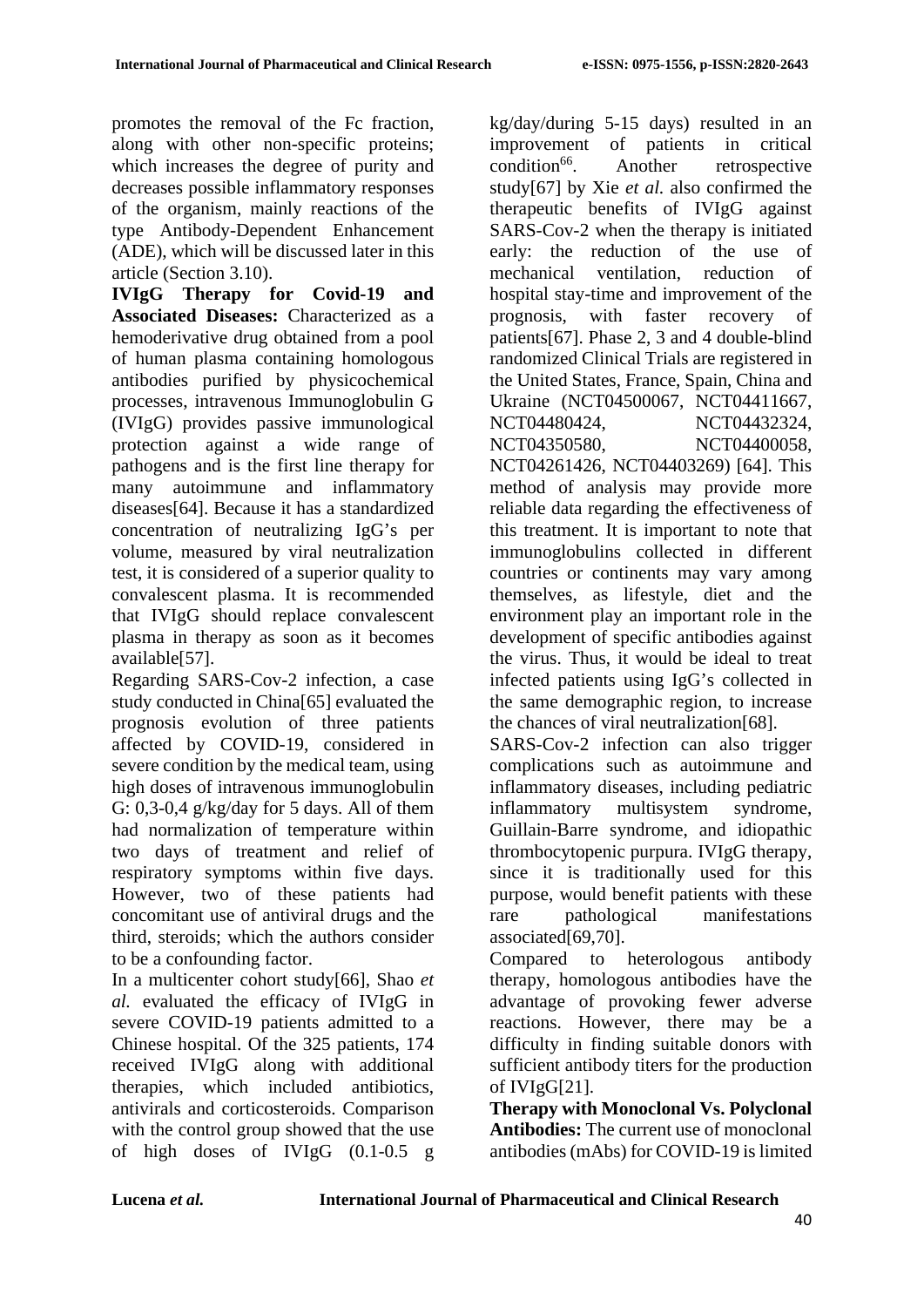to bedside administration in controlled clinical trials. During pre-clinical trials, it was demonstrated that passive antibody transfer occurred in animal models[71]. Initial results in human patients were also promising. Two randomized, double-blind clinical trials aimed at assessing whether monoclonal antibodies are effective in preventing SARS-Cov-2 infection are currently being conducted in the United States. The first (NCT04497987) indicated a low incidence of severe cases in patients treated with LY-Cov555 (Bamlanivimab) compared to the group that used placebo[72] (LILLY, 2020). In the second (NCT04452318), the cocktail of REGN-COV2 antibodies (Casirivimab) quickly reduced viral load and symptoms associated with COVID-19 in hospitalized patients[73] (REGENERON, 2020). Currently these trials are in phase 3 and involve adults who are at risk of infection due to close contact with people with SARS-Cov-2 infection[74] (NIH, 2020). Likewise, monoclonal antibodies have shown promising results for use in the treatment of COVID-19, in addition to prophylactic use. In 2020 Russia approved, for emergency use, the use of Levilimab in patients hospitalized with COVID-19, which managed to significantly reduce the number of deaths from the disease[75] (BIOCAD, 2020). Kaplon estimates that there are more than 200 clinical trials in progress between phases 2 and 3 that use mAbs therapeutically or prophylactically[71].

The advantages and disadvantages of monoclonal antibody therapy compared to polyclonal antibodies are well discussed in the literature. mAbs can reduce the risk of contamination by pathogens that may not be detected in polyclonal antibody products[33]. In addition, mAbs can be redesigned in the laboratory in order to have their characteristics more refined, as is the case of antibodies made up of a single variable heavy chain (nanobodies); conjugated to other drugs; bispecific; or

those that have their Fc fraction modified to prevent the triggering of ADE reactions[76,77,78]; and its production can be expanded and mass-produced by *in vitro* cultures.

In contrast, by targeting a specific epitope, monoclonal antibodies may lose their effectiveness in case of mutations of the SARS-Cov-2 virus, which is a major disadvantage[79]. Targeting the site of infection is another important obstacle. Because the immunoglobulin isotope used in the production of most commercially available human mAbs is IgG type 1, which has limited access to mucosal tissues, achieving relevant concentrations in sites such as the respiratory tract is a challenge to be overcome in the development stage of these drugs[26].

The financial issue must also be taken into account, since the production of mAbs is more expensive in relation to polyclonal antibodies, and may limit access to medication to a part of the population[80,81].

Table 1 presents a comparison between the different immunotherapeutic strategies for the treatment of COVID-19.

**The Challenge of Ade Reactions in the Administration of Immunotherapy:** The SARS-Cov-2 virus penetrates the host cell through its S protein (transmembrane peak glycoprotein), which forms a homotrimer, projects from the viral surface and binds to the angiotensin-2-converting enzyme receptor (ACE-2) expressed on the surface of epithelial cells, including those located in the airways. The host receptor binding process is mediated by the S1 subunit through the receptor binding domain (RBD). After binding to the ACE-2 receptor, the proteolytic activation of the S2 subunit is responsible for the fusion between the viral and cellular membranes[82].

Neutralizing antibodies act by binding to the S1 and S2 subunits of the SARS-CoV-2 virus, preventing its coupling to the ACE-2 receptor and subsequent viral penetration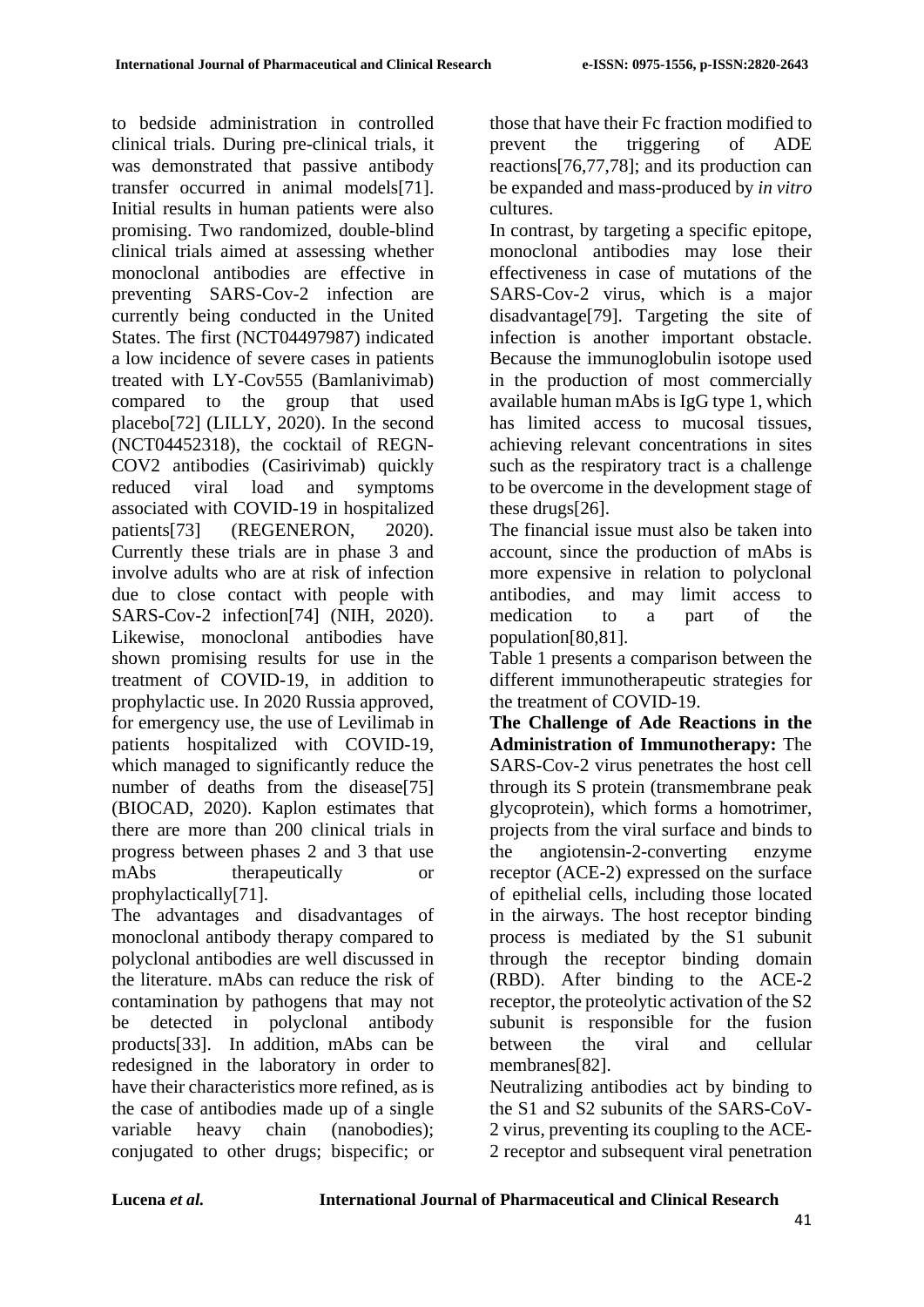and replication in the host cell[8]. Immunoglobulins may also target the cytokine storm that occurs in COVID-19, by reciprocal regulation of effector cells Th1, Th17; regulatory T cells; and inhibition of the activation of innate immune cells and secretion of inflammatory mediators, with the reduction of IL-6 and C-reactive protein $^{64}$ . However, the quality and quantity of the antibody response influence the functional results. High affinity neutralizing antibodies can block the pathogen's action, but large proportions of non-neutralizing antibodies and early serum conversion are reported to be correlated with increased disease severity in patients with COVID-19 through an antibody-dependent exacerbated reaction, or ADE reaction[83]. Firstly proposed as an underlying effect of hemorrhagic dengue fever[84], the mechanism of ADE reactions is not completely understood, but it is known that in these cases low quality, low quantity and non-neutralizing antibodies bind to virus particles through the Fab domain. , while the coupling of the Fc domain and Fc domain receptors (FcRs) expressed in lung monocytes and macrophages facilitates viral penetration into the host cell and signals the activation of a storm of proinflammatory cytokines such as L-1β, IL- 2, IL-6, IL-17, IL-8, TNF and CCL-2; triggering systemic hyperinflammation and exerting the opposite effect to neutralizing immunoglobulins[71,85]. This structure determines the development of a Systemic Inflammatory Response Syndrome (SIRS) with increased damage to pulmonary ventilatory capacity that results in severe fibrosis[86,87,88]. It is believed that there is a genetic predisposition for this type of response, and further studies are needed to clarify the reasons why some patients with SARS-CoV-2 develop SIRS[47,89].

Theoretically, ADE-type reactions may exacerbate COVID-19 infection in patients who have used immunotherapeutic drugs that have not been tested for SARS-CoV-2specific neutralizing antibodies. In addition, administration of passive antibodies can suppress the humoral immune system of the receptor from generating pathogen-specific antibodies, leaving the individual susceptible to reinfection, as in a negative feedback[90]. To prevent the occurrence of ADE-type reactions, the production of immunotherapeutic drugs already includes the removal of the Fc fraction of specific immunoglobulins against the SARS-CoV-2 virus[21].

**Conclusions:** In order to combat the increasing number of COVID-19 cases in Brazil, as well as the high rate of deaths caused by the disease, the advent of vaccines is undoubtedly the best long-term immunological approach. However, in the current epidemiological and health emergency, it is necessary to propose more emergency solutions, such as Immunotherapy. In addition, future generations may benefit, in possible health crises, from the development of immunotherapeutic drug production technologies, which have the potential to aid in the prophylaxis and treatment of various viral diseases, infectious, autoimmune and inflammatory. Among the different immunotherapeutic strategies currently under study for the treatment of COVID-19 are convalescent plasma, hyperimmune serum, specific immunoglobulin G, and monoclonal antibodies. Of these, monoclonal antibody is the most promising and technologically advanced product available at the moment. Immunotherapeutics are life-saving biological drugs. Now the results of clinical trials conducted at the moment will be fundamental to prove their efficacy and safety in the clinical management of COVID-19.

**Acknowledgments:** The authors would like to thank Pernambuco State Science and Technology Foundation (FACEPE), Coordination for the Improvement of Higher Education Personnel (CAPES) and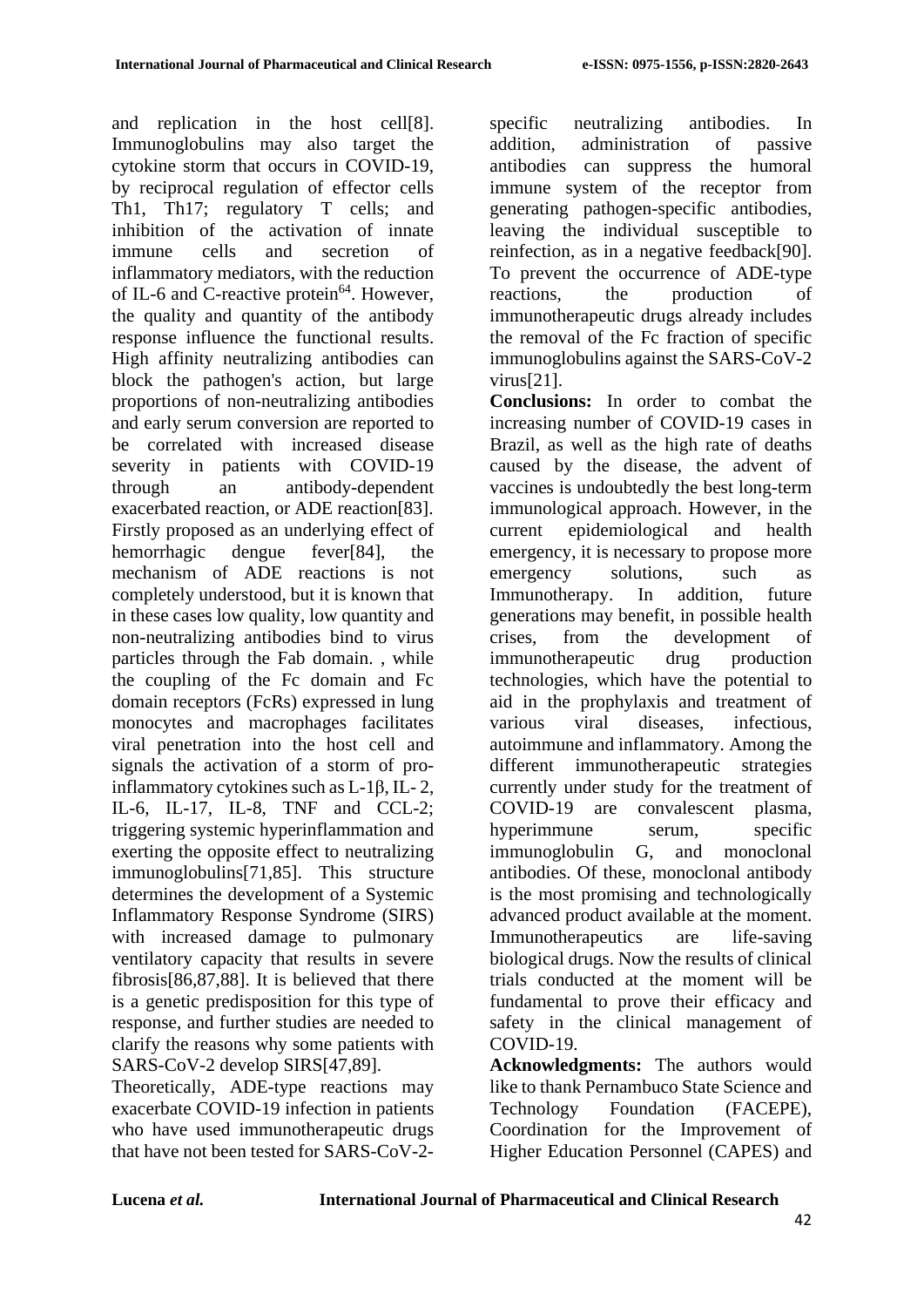the Federal University of Pernambuco for their support in the development of this work.

### **References:**

- 1. Boschetti, N., Stucki, M., Späth, P. J., Kempf, C. Virus safety of intravenous immunoglobulin. Clin Rev Allergy Immunol. 2005; 29(3): 333- 344.
- 2. Ferreira, L. L., Andricopulo, A. D. Medicamentos e tratamentos para a Covid-19. Estud Av., 2020; 34: 7-27.
- 3. Urban, R. C., Nakada, L. Y. K. COVID-19 pandemic: Solid waste and environmental impacts in Brazil. Sci. Total Environ. 2021; 755: 142471.
- 4. Salemme, V. C., Conti, L. B. C. B., Wietheauper, G. G., Nicolau, L. A. D., de Sousa Gehrke, F., de Oliveira, J. V., et al. Análise dos fármacos disponíveis para o tratamento farmacológico de pacientes com COVID-19. Int J Healthc Manag. 2021; 7(2).
- 5. Singhal, T. A review of coronavirus disease-2019 (COVID-19). Indian J Pediatr. 2020; 87(4): 281-286.
- 6. Chen, L., Xiong, J., Bao, L., Shi, Y. Convalescent plasma as a potential therapy for COVID-19. Lancet Infect Dis. 2020; 20(4): 398-400.
- 7. Lotfi, M., Hamblin, M. R., Rezaei, N. COVID-19: Transmission, prevention, and potential therapeutic opportunities. Clin. Chim. Acta. 2020; 508: 254-266.
- 8. Nguyen, A. A., Habiballah, S. B., Platt, C. D., Geha, R. S., Chou, J. S., McDonald, D. R. Immunoglobulins in the treatment of COVID-19 infection: proceed with caution!. Clin Immunol. 2020; 216: 108459.
- 9. Rojas, M., Rodríguez, Y., Monsalve, D. M., Acosta-Ampudia, Y., Camacho, B., Gallo, J. E., et al. Convalescent plasma in Covid-19: Possible mechanisms of action. Autoimmun Rev. 2020; 19(7): 102554.
- 10. Casadevall, A., Pirofski, L. A. The convalescent sera option for containing COVID-19. J Clin Investig. 2020; 130(4): 1545-1548.
- 11. Gupta, A., Karki, R., Dandu, H. R., Dhama, K., Bhatt, M. L., Saxena, S. K. COVID-19: benefits and risks of passive immunotherapeutics. Hum. Vaccines I mmunother. 2020; 16(12): 2963-2972.
- 12. Joyner, M. J., Carter, R. E., Senefeld, J. W., Klassen, S. A., Mills, J. R., Johnson, P. W., et al. Convalescent plasma antibody levels and the risk of death from Covid-19. N Engl J Med. 2021; 384(11): 1015-1027.
- 13. Cao, H., Shi, Y. Convalescent plasma: possible therapy for novel coronavirus disease. Transfusion. 2020: 60(5): 1078.
- 14. Bloch, E, M., Bailey, J. A., Tobian, A. A. R. Deployment of convalescent plasma for the prevention and treatment of COVID-19. J Clin Investig. 2020; 130(6): 2757-2765.
- 15. Focosi, D., Anderson, A. O., Tang, J. W., Tuccori, M. Convalescent plasma therapy for COVID-19: state of the art. Clin Microbiol Rev. 2020; 33(4): e00072-20.
- 16. Santos, E. S., Lima, F. L. O. Uso do plasma convalescente como método de tratamento da doença do coronavírus 2019 (COVID-19). Hematol Transfus Cell Ther. 2020; 42: 566.
- 17. Pelletier, J., Peter R., Mukhtar, Faisal. Passive Monoclonal and Polyclonal Antibody Therapies. Immunologic Concepts in Transfusion Medicine. 2020; 251-348.
- 18. Edries, S. M., E., A El–Tantawy, L., R Abdel Aziz, W., HM, I., AA Al-Shamandy, O. Evaluation Of Anti-Rabies Hyperimmune Serum Prepared Using Different Adjuvants. Journal of Applied Veterinary Sciences. 2020; 5(1): 17-21.
- 19. León, G., Vargas, M., Segura, Á., Herrera, M., Villalta, M., Sánchez, A.,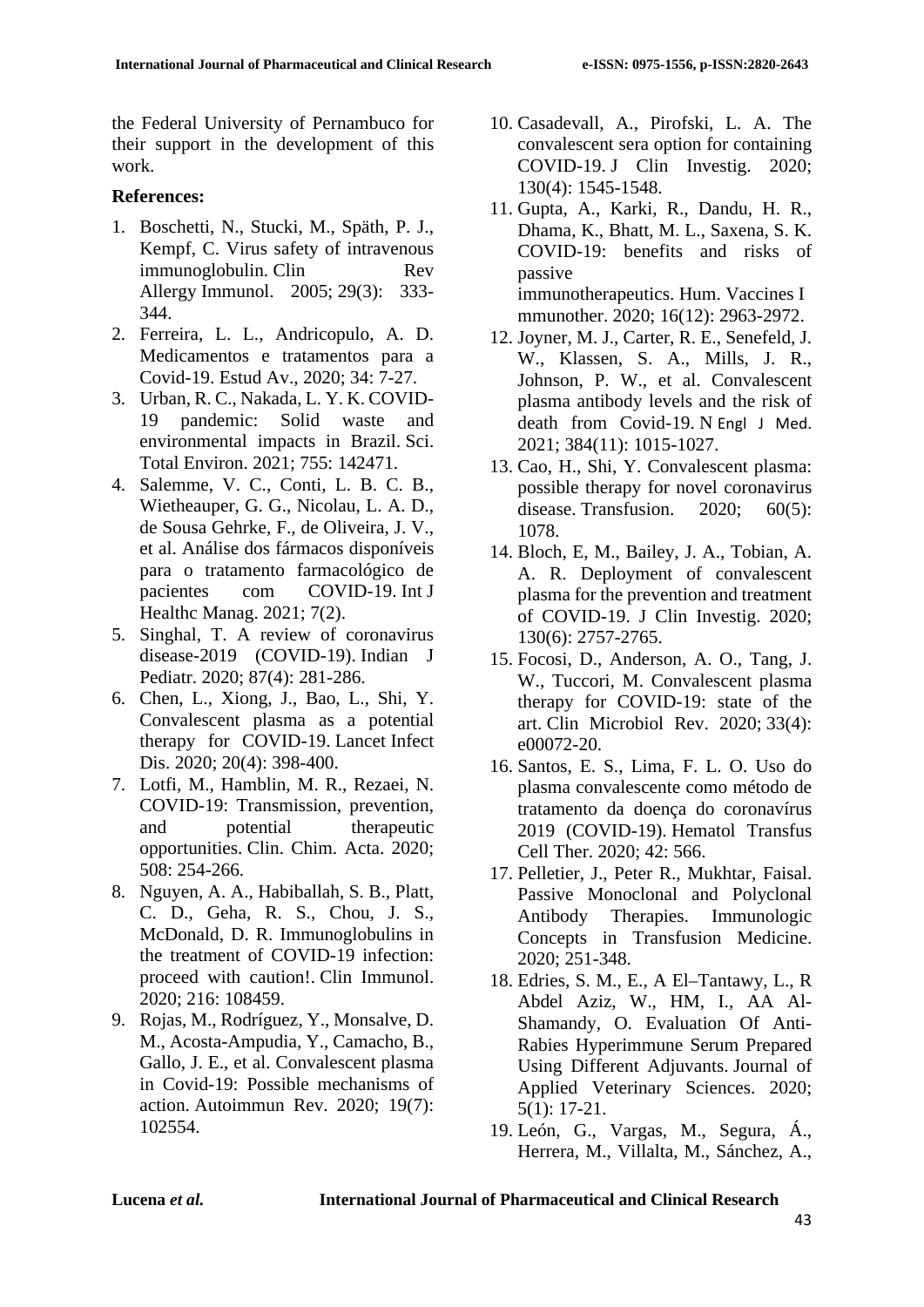et al. Current technology for the industrial manufacture of snake antivenoms. Toxicon. 2018; 151: 63- 73.

- 20. Lai, C. C., Shih, T. P., Ko, W. C., Tang, H. J., Hsueh, P. R. Severe acute respiratory syndrome coronavirus 2 (SARS-CoV-2) and coronavirus disease-2019 (COVID-19): The epidemic and the challenges. Int. J. Antimicrob. Agents. 2020; 55(3): 105924.
- 21. da Costa, C. B., Martins, F. J., da Cunha, L. E., Ratcliffe, N. A., de Paula, R. C., Castro, H. C. COVID-19 and Hyperimmune sera: A feasible plan B to fight against coronavirus. Int. Immunopharmacol. 2021; 90: 107220.
- 22. Kurtović, T., Lang Balija, M., Brgles, M., Sviben, D., Tunjić, M., Cajner, H., et al. Refinement strategy for antivenom preparation of high yield and quality. PLOS Negl. Trop. Dis. 2019; 13(6) : e0007431.
- 23. Valedkarimi, Z., Nasiri, H., Aghebati-Maleki, L., Abdolalizadeh, J., Esparvarinha, M., Majidi, J. Production and characterization of anti-human IgG F (ab') 2 antibody fragment. Hum antibodies. 2018; 26(4): 171-176.
- 24. Ferreira, A. M., Faustino, V. F., Mondal, D., Coutinho, J. A., Freire, M. G. Improving the extraction and purification of immunoglobulin G by the use of ionic liquids as adjuvants in aqueous biphasic systems. J. Biotechnol. 2016; 236: 166-175.
- 25. Ramalho, C. C., Neves, C. M., Quental, M. V., Coutinho, J. A., Freire, M. G. Separation of immunoglobulin G using aqueous biphasic systems composed of cholinium‐based ionic liquids and poly (propylene glycol). J Chem Technol Biotechnol. 2018; 93(7): 1931-1939.
- 26. Castelli, M. S., McGonigle, P., Hornby, P. J. The pharmacology and therapeutic applications of monoclonal antibodies. Pharmacol Res Perspect. 2019; 7(6): e00535.
- 27. Tkaczyk, C., Kasturirangan, S., Minola, A., Jones-Nelson, O., Gunter, V., Shi, Y. Y., et al. Multimechanistic monoclonal antibodies (MAbs) targeting Staphylococcus aureus alphatoxin and clumping factor A: activity and efficacy comparisons of a MAb combination and an engineered bispecific antibody approach. Antimicrob Agents Chemother. 2017; 61(8): e00629-17.
- 28. Hafeez, U., Gan, H. K., Scott, A. M. Monoclonal antibodies as immunomodulatory therapy against cancer and autoimmune diseases. Curr Opin Pharmacol. 2018; 41: 114-121.
- 29. Kelley, B. Developing therapeutic monoclonal antibodies at pandemic pace. Nat Biotechnol. 2020; 38(5): 540- 545.
- 30. Shukla, A. A., Wolfe, L. S., Mostafa, S. S., Norman, C. Evolving trends in mAb production processes. Bioeng Transl Med. 2017; 2(1): 58-69.
- 31. Lu, R. M., Hwang, Y. C., Liu, I. J., Lee, C. C., Tsai, H. Z., Li, H. J., et al. Development of therapeutic antibodies for the treatment of diseases. J Biomed Sci. 2020; 27(1): 1-30.
- 32. Zhang, L., Liu, Y. Potential interventions for novel coronavirus in China: A systematic review. J Med Virol. 2020; 92(5): 479-490.
- 33. Pecetta, S., Finco, O., Seubert, A. Quantum leap of monoclonal antibody (mAb) discovery and development in the COVID-19 era. Semin. Immunol. 2020; 101427.
- 34. Tiberghien, P., de Lamballerie, X., Morel, P., Gallian, P., Lacombe, K., Yazdanpanah, Y. Collecting and evaluating convalescent plasma for COVID-19 treatment: why and how? Vox Sang. 2020; 115(6):488-494.
- 35. Sun, M. A potentially effective treatment for COVID-19: A systematic review and meta-analysis of convalescent plasma therapy in treating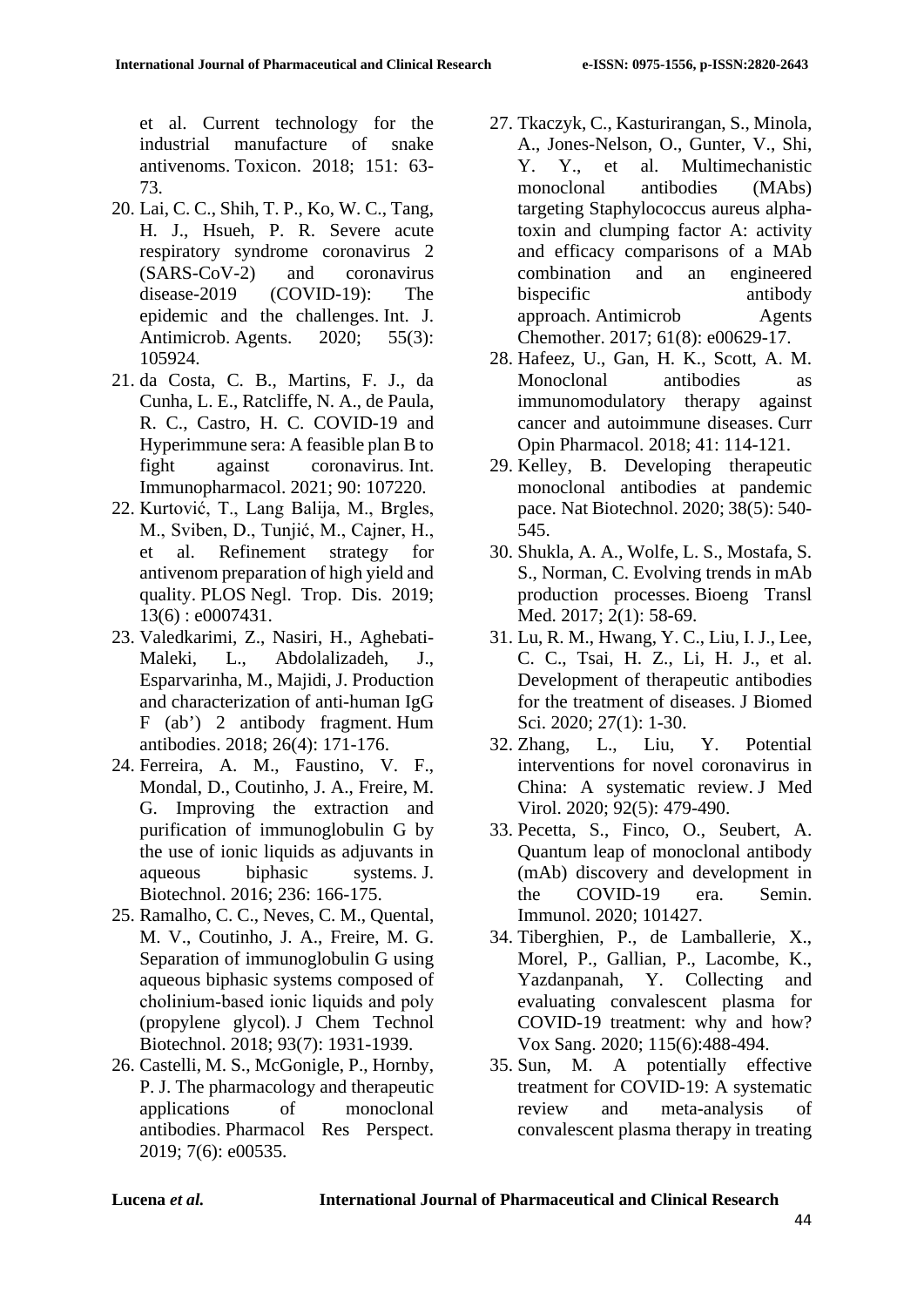severe infectious disease. Int J Infect Dis. 2020; 98: 334–346.

- 36. Borrasca, J. R. V., de Oliveira Tiera, L., Garcia, L., Advíncula, M. G., Segantini, T. G., de Mendonça, T. M. M., et al. Plasma convalescente como alternativa ao tratamento aplicado à Covid-19. Revista Brasileira Multidisciplinar. 2020; 23(3), 244-258.
- 37. Sullivan, H. C., Roback, J. D. Convalescent plasma: therapeutic hope or hopeless strategy in the SARS-CoV-2 pandemic. Transfus Med Rev. 2020.
- 38. Hung I.F., To, K.K., Lee, C.K., Lee, K.L., Chan, K., Yan, W.W., et al. Convalescent plasma treatment reduced mortality in patients with severe pandemic influenza A (H1N1) 2009 virus infection. Clin Infect Dis. 2011; 52(4): 447-56.
- 39. Van Griensven, J., Edwards, T., de Lamballerie, X., Semple, M. G., Gallian, P., Baize, S., et al. Evaluation of convalescent plasma for Ebola virus disease in Guinea. N Engl J Med. 2016; 374(1): 33-42.
- 40. Arabi, Y. M., Hajeer, A. H., Luke, T., Raviprakash, K., Balkhy, H., Johani, S., et al. Feasibility of using convalescent plasma immunotherapy for MERS-CoV infection, Saudi Arabia. Emerg. Infect. Dis. 2016; 22(9): 1554.
- 41. Perotti, C., Baldanti, F., Bruno, R., Del Fante, C., Seminari, E., Casari, S., et al. Mortality reduction in 46 patients with severe COVID-19 treated with hyperimmune plasma. A proof-ofconcept, single-arm, multicenter trial. Haematologica. 2020; 105(12): 2834.
- 42. Salazar, E., Christensen, P. A., Graviss, E. A., Nguyen, D. T., Castillo, B., Chen, J., et al. Treatment of coronavirus disease 2019 patients with convalescent plasma reveals a signal of significantly decreased mortality. Am. J. Clin. Pathol. 2020; 190(11): 2290-2303.
- 43. Shen, C., Wang, Z., Zhao, F., Yang, Y., Li, J., Yuan, J., et al. Treatment of 5

critically ill patients with COVID-19 with convalescent plasma. Jama. 2020; 323(16): 1582-1589.

- 44. Chai, K.L., Valk, S.J., Piechotta, V., Kimber, C., Monsef, I., Doree, C., et al. Convalescent plasma or hyperimmune immunoglobulin for people with COVID-19: a living systematic review. Cochrane Database Syst Rev. 2020.
- 45. Ferrari, S., Caprioli, C., Weber, A., Rambaldi, A., Lussana, F. Convalescent hyperimmune plasma for chemo-immunotherapy induced immunodeficiency in COVID-19 patients with hematological malignancies. Leuk Lymphoma. 2021; 62(6): 1490-1496.
- 46. Sostin, O. V., Rajapakse, P., Cruser, B., Wakefield, D., Cruser, D., Petrini, J. A matched cohort study of convalescent plasma therapy for COVID‐19. J Clin Apher. 2021.
- 47. Petrungaro, A., Quartarone, E., Sciarrone, P. Anti-SARS-CoV-2 hyperimmune plasma workflow. Transfus Apher Sci. 2020; 102850.
- 48. Hassan, M. O., Osman, A. A., Abd Elbasit, H. E., Hassan, H. E., Rufai, H., Satti, M. M., et al. Convalescent plasma as a treatment modality for coronavirus disease 2019 in Sudan. Transfus Apher Sci. 2020; 59(6): 102918.
- 49. Marano, G., Vaglio, S., Pupella, S., Facco, G., Catalano, L., Liumbruno, G. M., et al. Convalescent plasma: new evidence for an old therapeutic tool?. Blood Transfusion. 2016; 14(2): 152.
- 50. Brown, B. L., McCullough, J. Treatment for emergingviruses: Convalescent plasma and COVID-19. Transfus Apher Sci. 2020; 59(3): 1-5.
- 51. Joyner, M. J., Wright, R. S., Fairweather, D., Senefeld, J. W., Bruno, K. A., Klassen, et al. Early safety indicators of COVID-19 convalescent plasma in 5000 patients. J Clin Investig. 2020; 130(9).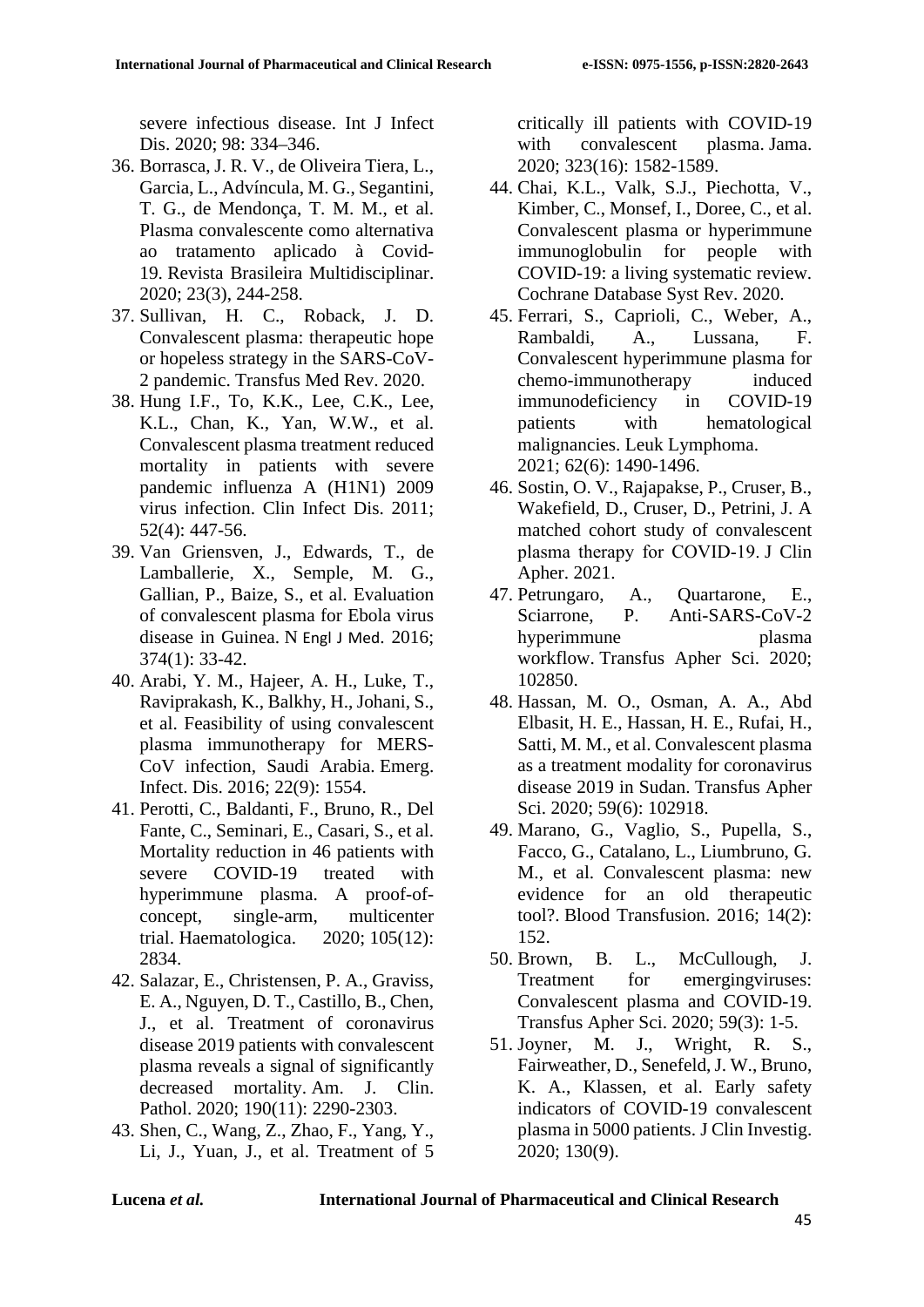- 52. Focosi, D. Anti‐A isohaemagglutinin titres and SARS‐CoV‐2 neutralization: implications for children and convalescent plasma selection. Br J Haematol. 2020; 190(3): e148-e150.
- 53. Huang, A. T., Garcia-Carreras, B., Hitchings, M. D., Yang, B., Katzelnick, L. C., Rattigan, S. M., et al. A systematic review of antibody mediated immunity to coronaviruses: kinetics, correlates of protection, and association with severity. Nat Commun. 2020; 11(1): 1-16.
- 54. Zheng, K., Liao, G., Lalu, M. M., Tinmouth, A., Fergusson, D. A., Allan, D. S. A Scoping Review of Registered Clinical Trials of Convalescent Plasma for COVID-19 and a Framework for Accelerated Synthesis of Trial Evidence–FAST Evidence. Transfus Med Rev. 2020.
- 55. Goel, R., Tobian, A. A. R., Shaz, B. H. Noninfectious transfusion-associated adverse events and their mitigation strategies. Blood. 2019; 133(17): 1831- 1839.
- 56. Nascimento, A., Pinto, I. F., Chu, V. Studies on the purification of antibody fragments. Sep Purif Technol. 2018; 195: 388–397.
- 57. Focosi, D., Tuccori, M., Antonelli, G., Maggi, F. What is the optimal usage of coronavirus disease 2019 convalescent plasma donations?. Clin Microbiol Infect. 2021; 27(2): 163-165.
- 58. Squaiella-Baptistão, C. C., Sant'Anna, O. A., Marcelino, J. R., Tambourgi, D. V. The history of antivenoms development: Beyond Calmette and Vital Brazil. Toxicon. 2018; 150: 86- 95.
- 59. Beserra, E. E., Falcão, B. M. R., do Nascimento, D. P., Ferreira, A. G. M., da Rocha, R. C., da Fonseca Fernandes, A. R. COVID-19 e a atuação do médico veterinário no contexto da saúde única. Res, Soc. Dev. 2020; 9(10): e9069109411-e9069109411.
- 60. Cunha, L. E. R., Stolet, A. A., Strauch, M. A., Pereira, V. A., Dumard, C. H., Souza, P. N., et al. Equine hyperimmune globulin raised against the SARS-CoV-2 spike glycoprotein has extremely high neutralizing titers. BioRxiv. 2020.
- 61. ANVISA. Agência Nacional de Vigilância Sanitária. Anvisa autoriza testes do soro do Butantan. 2021. [cited 2021 Mai 15]. Available from: < [https://www.gov.br/anvisa/pt](https://www.gov.br/anvisa/pt-br/assuntos/noticias-anvisa/2021/anvisa-autoriza-testes-do-soro-do-butantan)[br/assuntos/noticias-anvisa/2021/anvisa](https://www.gov.br/anvisa/pt-br/assuntos/noticias-anvisa/2021/anvisa-autoriza-testes-do-soro-do-butantan)[autoriza-testes-do-soro-do-butantan](https://www.gov.br/anvisa/pt-br/assuntos/noticias-anvisa/2021/anvisa-autoriza-testes-do-soro-do-butantan)>.
- 62. WHO, Guidelines for the production, control, and regulation of snake antivenom immunoglobulins. 2017. [cited 2021 Mai 15]. Available from: [http://www.who.int/bloodproducts/snak](http://www.who.int/bloodproducts/snake_antivenoms/snakeantivenomguide) [e\\_antivenoms/snakeantivenomguide](http://www.who.int/bloodproducts/snake_antivenoms/snakeantivenomguide).
- 63. Dixit, R., Herz, J., Dalton, R., Booy, R. Benefits of using heterologous polyclonal antibodies and potential applications to new and undertreated infectious pathogens. Vaccine. 2016; 34(9): 1152-1161.
- 64. Galeotti, C., Kaveri, S. V., Bayry, J. Intravenous immunoglobulin immunotherapy for coronavirus disease‐19 (COVID‐19). Clin Transl Immunol. 2020; 9(10): e1198.
- 65. Cao, W., Liu, X., Bai, T., Fan, H., Hong, K., Song, H., et al. High-dose intravenous immunoglobulin as a therapeutic option for deteriorating patients with coronavirus disease 2019. Open Forum Infect. Dis. 2020; 7(3): ofaa102.
- 66. Shao, Z., Feng, Y., Zhong, L., Xie, Q., Lei, M., Liu, Z., et al. Clinical efficacy of intravenous immunoglobulin therapy in critical ill patients with COVID‐19: a multicenter retrospective cohort study. Clin Transl Immunol.2020; 9(10): e1192.
- 67. Xie, Y., Cao, S., Dong, H., Li, Q., Chen, E., Zhang, W., et al. Effect of regular intravenous immunoglobulin therapy on prognosis of severe pneumonia in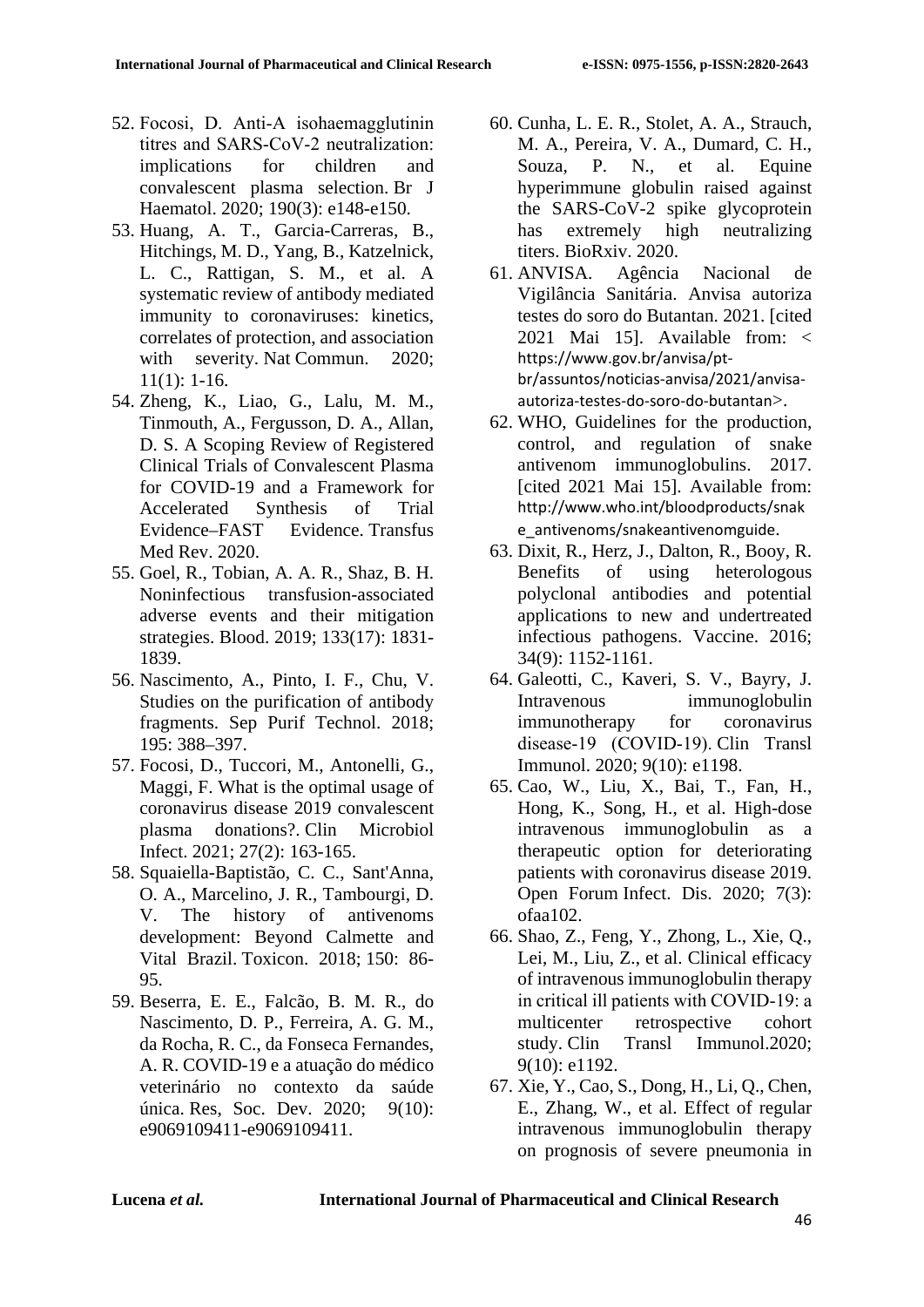patients with COVID-19. J Infect. 2020; 81(2): 318.

- 68. Jawhara, S. Could intravenous immunoglobulin collected from recovered coronavirus patients protect against COVID-19 and strengthen the immune system of new patients?. Int J Mol Sci. 2020; 21(7): 2272, 2020.
- 69. Galeotti, C., Bayry, J. Autoimmune and inflammatory diseases following COVID-19. Nat. Rev. Rheumatol. 2020; 6(8): 413-414.
- 70. Pouletty, M., Borocco, C., Ouldali, N., Caseris, M., Basmaci, R., Lachaume, N., et al. Paediatric multisystem inflammatory syndrome temporally associated with SARS-CoV-2 mimicking Kawasaki disease (Kawa-COVID-19): a multicentre cohort. Ann Rheum Dis. 2020; 79(8): 999-1006.
- 71. Kaplon, H., Reichert, J. M. Antibodies to watch in 2021. Mabs. 2021; 1860476.
- 72. LILLY. Lilly announces proof of concept data for neutralizing antibody LY-CoV555 in the COVID-19 outpatient setting. 2020. [cited 2021 Mai 15]. Available from: <https://investor.lilly.com/newsreleases/news-release-details/lillyannounces-proof-concept-dataneutralizing-antibody-ly>.
- 73. REGENERON. Regeneron's REGN-COV2 Antibody Cocktail Reduced Viral Levels and Improved Symptoms in Non-Hospitalized COVID-19 Patients, 2020; [cited 2021 Mai 15]. Available from: https://investor. regeneron.com/news-releases/newsrelease-details/regenerons-regn-cov2  $ant >$ .
- 74. NIH. National Institutes of Health. Clinical trials of monoclonal antibodies to prevent COVID-19. 2020. [cited 2021 Mai 15]. Available from: <https://www. nih.gov/newsevents/news-releases/clinical-trialsmonoclonal-antibodies-prevent-covid-19-now-enrolling>.

75. BIOCAD. A drug against COVID-19 complications is registered in Russia. 2020. [cited 2021 Mai 15]. Available from:

<https://biocadglobal.com/post/Levilimab>.

- 76. Cohen, J. Designer antibodies could battle COVID-19 before vaccines arrive. Science. 2020.
- 77. De Gasparo, R., Pedotti, M., Simonelli, L., Nickl, P., Muecksch, F., Cassaniti, I., et al. Bispecific IgG neutralizes SARS-CoV-2 variants and prevents escape in mice. Nature. 2021; 593(7859): 424-428.
- 78. Thomas, A., Teicher, B. A., Hassan, R. Antibody–drug conjugates for cancer therapy. Lancet Oncol. 2016; 17(6): e254-e262.
- 79. Felsenstein, S., Herbert, J. A., McNamara, P. S., Hedrich, C. M. COVID-19: Immunology and treatment options. Clin. Immunol. 2020; 215: 108448.
- 80. Walker, L. M., Burton, D. R. Passive immunotherapy of viral infections: 'super-antibodies' enter the fray. Nat Rev Immunol. 2018; 18(5): 297.
- 81. Sparrow, E., Friede, M., Sheikh, M., Torvaldsen, S. Therapeutic antibodies for infectious diseases. Bulletin of the World Health Organization. 2017; 95(3): 235.
- 82. Walls, A. C., Park, Y. J., Tortorici, M. A., Wall, A., McGuire, A. T., Veesler, D. Structure, function, and antigenicity of the SARS-CoV-2 spike glycoprotein. Cell. 2020; 181(2): 281- 292.
- 83. Iwasaki, A., Yang, Y. The potential danger of suboptimal antibody responses in COVID-19. Nat Rev Immunol. 2020; 20(6): 339-341.
- 84. Cloutier, M., Nandi, M., Ihsan, A. U., Chamard, H. A., Ilangumaran, S., Ramanathan, S. ADE and hyperinflammation in SARS-CoV2 infection-comparison with dengue hemorrhagic fever and feline infectious peritonitis. Cytokine. 2020; 155256.